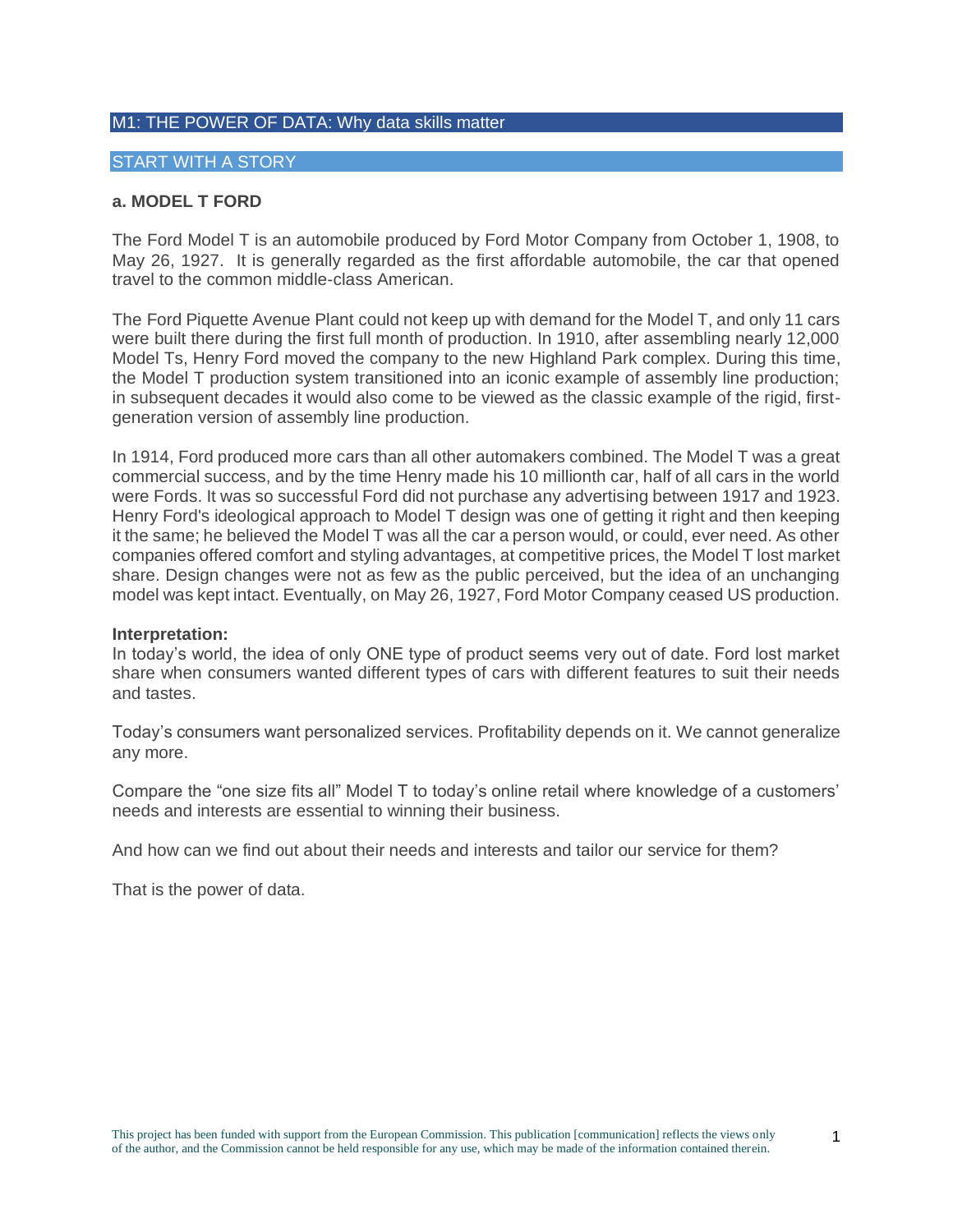#### **EXPOSITION**

## **1. A BRIEF HISTORY OF DATA**

Data is not new. But it is getting so big and so omnipresent that it has implications for everyone, whether we want it or not. It is completely transforming the way we do business and is impacting most other parts of our lives.

## **2. WHAT IS BIG DATA?**

So now we know what has changed, what IS big data?

- The official definition is *"Data of a very large size, typically to the extent that its manipulation and management present significant logistical challenges." Oxford English Dictionary, 2013.* But this definition has limitations because focuses only on technical aspects and presents data as problematic.
- **E** An alternative definition: *"Big data is high-volume, high-velocity and high-variety information assets that demand cost-effective, innovative forms of information processing for enhanced insight and decision-making*." Gartner, 2014<sup>1</sup> This gives us a bigger picture. The basic idea behind the phrase "Big Data" is therefore that everything we do is increasingly leaving a digital trace, which we can use and analyse. Big Data therefore refers to the data itself, but also to our ability to make use of ever increasing volumes of data.
- Some people go further: *"Big data is a new attitude by businesses, non-profits, government agencies, and individuals that combining data from multiple sources could*  lead to better decisions." Gil Press, contributor to Forbes.<sup>2</sup>

#### **2. 1 The 5 Vs of Big Data**

What's changed about data in last 10 years making it a hot topic are the 5Vs:

VOLUME – the magnitude of data being generated.

VELOCITY – The speed at which data is being generated and aggregated.

VARIETY - The types of data available to us.

VERACITY – The accuracy or trustworthiness of the data.

VALUE – The extent to which data generates economically valuable insights or benefits.

#### **Volume**

Where just a few years ago, Gigabytes (GB) were as large as it got, the Terabyte (TB) and Petabyte(PB) have now become the common currency of Data Managers' lives.

- More data cross the internet every second than were stored in the entire internet just 20 years ago.
- **EXECORDIDE 15 According to IBM, 90 per cent of the data that exists today was generated in the previous two** years.4

The vast amounts of data have become so large in fact that we can no longer store and analyze data using traditional database technology. We now use distributed systems, where parts of the data is stored in different locations and brought together by software.

<sup>1</sup> Retrieved 18 July 2019 http://www.gartner.com/itglossary/big-data/

<sup>&</sup>lt;sup>2</sup> [https://www.forbes.com/sites/gilpress/2014/09/03/12-big-data-definitions-whats](https://www.forbes.com/sites/gilpress/2014/09/03/12-big-data-definitions-whats-yours/#21c1558d13ae)[yours/#21c1558d13ae](https://www.forbes.com/sites/gilpress/2014/09/03/12-big-data-definitions-whats-yours/#21c1558d13ae)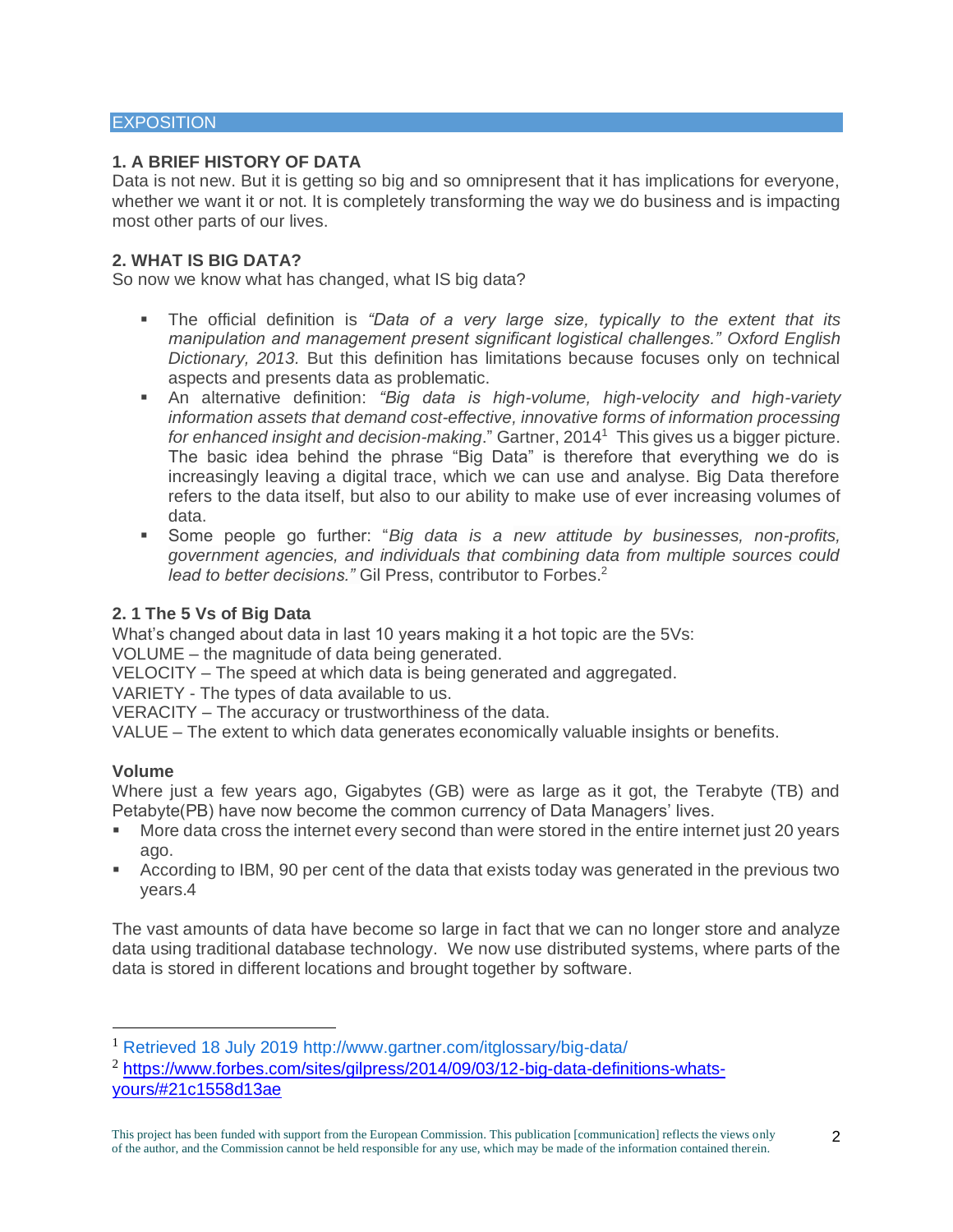# **Velocity**

- Every second of every day data is increasing. Not only must it be analyzed, but the speed of transmission and access to the data must also remain instantaneous to allow for real-time access to data, ej for website, credit card verification and instant messaging.
- For many applications, the speed of data creation is even more important than the volume because by analyzing real-time or nearly real-time information makes it possible for a company to be much more agile than its competitors.

## **Variety**

Big data takes the form of messages, updates, and images posted to social networks; readings from sensors; GPS signals from cell phones, and more. As more and more business activity is digitized, new sources of information and ever-cheaper equipment combine to bring us large amounts of hugely diverse types of data. The data available are often unstructured— not organized in a database—and unwieldy, but there's a huge amount simply waiting to be released.

## **Veracity**

In today's era, we must also question the reliability or trustworthiness of the data. Most data is not likely to be "fake" but it can be inaccurate or incomplete. For example, often a GPS will "drift" as you travel through an urban area, meaning it is not 100% accurate to exactly where you are. This is because satellite signals are lost as they bounce off tall buildings or other structures. When this happens, location data has to be fused with another data source like road data, or data from an accelerometer to provide accurate data.

## **Value**

Having access to big data is no good unless we can turn it into value. Examples of value deriving from data include:

- Data which helps companies to better understand and serve customers. Ej. The data collected by Netflix regarding our viewing habits helps them recommend more programmes for us.
- Data which helps optimize processes. Ei. Uber is able to predict demand, dynamically price journeys and send the closest driver to the customers thanks to the data it collects.
- Data which enables innovation. Ej Sports companies that place sensors in balls, and GPS trackers on clothes to increase value for athletes who can then analyze their own data streams and improve upon what they do.

# **2.2 UNDERSTANDING DATA**

Data can be understood and classified according to how (and by whom) it is generated and/or by how organized or structured it is.

There are infinite types of data available to us, but just having MORE data is not always better. The quality of the data, and how relevant or valuable it is to your purposes, is just as important as how much data you have.

# **3. FROM BIG DATA TO SMART DATA.**

We need to be realistic, pragmatic and even sceptical about what can be achieved and knowing what value can be derived and how to maximise value obtained.

- Data refers to any raw and unstructured information (text, number, media).
- Big data refers to the inflation of data quantity, sometimes impairing quality as well.